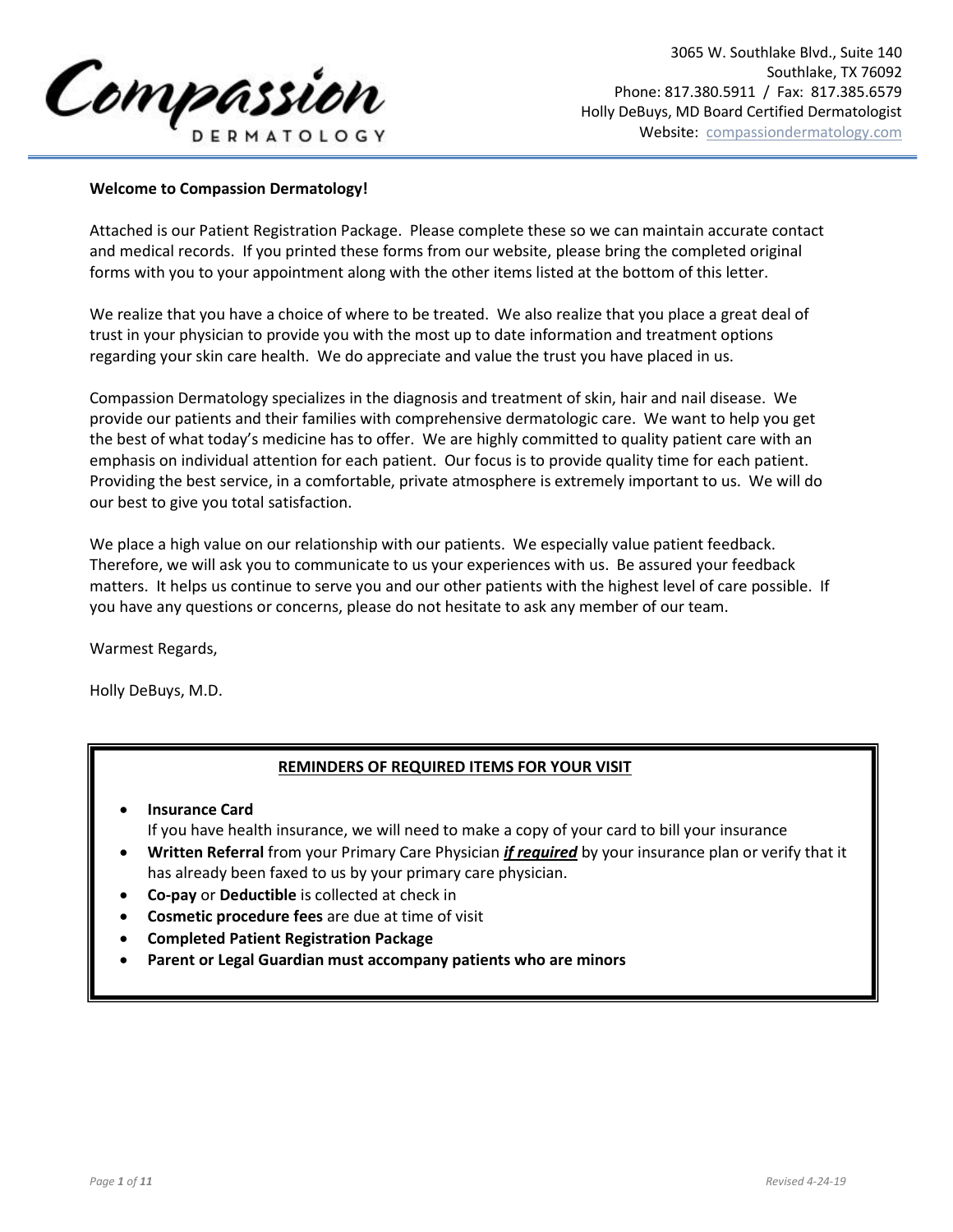

3065 W. Southlake Blvd., Suite 140 Southlake, TX 76092 Phone: 817.380.5911 / Fax: 817.385.6579 Holly DeBuys, MD Board Certified Dermatologist Website: compassiondermatology.com

# **PATIENT INFORMATION**

| Last Name:                                                                                               |                                                                                                                                                                                                                                                 |
|----------------------------------------------------------------------------------------------------------|-------------------------------------------------------------------------------------------------------------------------------------------------------------------------------------------------------------------------------------------------|
| First Name:                                                                                              | MI: and the same of the same of the same of the same of the same of the same of the same of the same of the same of the same of the same of the same of the same of the same of the same of the same of the same of the same o                  |
|                                                                                                          | Marital Status: □ Single □ Married □ Divorced □ Widowed                                                                                                                                                                                         |
| Mailing                                                                                                  | □ Legally Separated                                                                                                                                                                                                                             |
|                                                                                                          | How did you hear about our office?                                                                                                                                                                                                              |
|                                                                                                          | □ Cell □ Home □ Work □ Other _________________                                                                                                                                                                                                  |
| How do you prefer to receive appointment reminders: $\Box$ Text                                          | $\Box$ Email                                                                                                                                                                                                                                    |
|                                                                                                          | $\Box$ Cell $\Box$ Home $\Box$ Work $\Box$ Other                                                                                                                                                                                                |
|                                                                                                          |                                                                                                                                                                                                                                                 |
|                                                                                                          |                                                                                                                                                                                                                                                 |
| <b>SEND PATIENT STATEMENTS TO:</b>                                                                       | Name: when the contract of the contract of the contract of the contract of the contract of the contract of the contract of the contract of the contract of the contract of the contract of the contract of the contract of the                  |
|                                                                                                          | (IF different from patient)                                                                                                                                                                                                                     |
|                                                                                                          |                                                                                                                                                                                                                                                 |
|                                                                                                          |                                                                                                                                                                                                                                                 |
| <b>INSURANCE INFORMATION</b>                                                                             | □ Self-pay / Prompt-pay (no insurance coverage)                                                                                                                                                                                                 |
| Primary<br>Insurance:<br><u> 1989 - Johann Stein, mars an de Britain (b. 1989)</u>                       | Secondary<br>Insurance:<br><u> 1989 - Johann Barnett, fransk politiker (d. 1989)</u>                                                                                                                                                            |
|                                                                                                          |                                                                                                                                                                                                                                                 |
| Group #                                                                                                  | Group #<br>the control of the control of the control of the control of the control of the control of the control of the control of the control of the control of the control of the control of the control of the control of the control        |
| Policy Holder<br>Patient (if not patient, complete information below)                                    | Policy Holder:<br>Patient (if not patient, complete information below)                                                                                                                                                                          |
|                                                                                                          |                                                                                                                                                                                                                                                 |
|                                                                                                          | DOB: Relation: Relation:                                                                                                                                                                                                                        |
| SS #:<br><u> 1980 - Johann Barnett, fransk politik (d. 1980)</u>                                         | SS #: $\_$                                                                                                                                                                                                                                      |
| <u> 1980 - Johann Barbara, martin amerikan basar da</u>                                                  | Address: 2008                                                                                                                                                                                                                                   |
|                                                                                                          |                                                                                                                                                                                                                                                 |
| (if different from patient's)                                                                            | (if different from patient's)                                                                                                                                                                                                                   |
|                                                                                                          |                                                                                                                                                                                                                                                 |
| <b>Does your insurance plan require you to have a referral to see a specialist?</b> $\Box$ Yes $\Box$ No |                                                                                                                                                                                                                                                 |
|                                                                                                          | NOTE: It is the patient's responsibility to get any required referrals prior to any scheduled appointment - failure to do so may result in denied claims.<br><b>IMPORTANT - WE ARE NOT CONTRACTED WITH ANY WORKER'S COMP OR MEDICAID PLANS.</b> |
|                                                                                                          |                                                                                                                                                                                                                                                 |
|                                                                                                          | CMS QUALITY REPORTING INFORMATION: My preferred language is: □ English □ Spanish □ Other ______________________<br>Race (optional): U White U Black/African American U Asian U Hispanic U American Indian/Alaskan Native U Native Hawaiian      |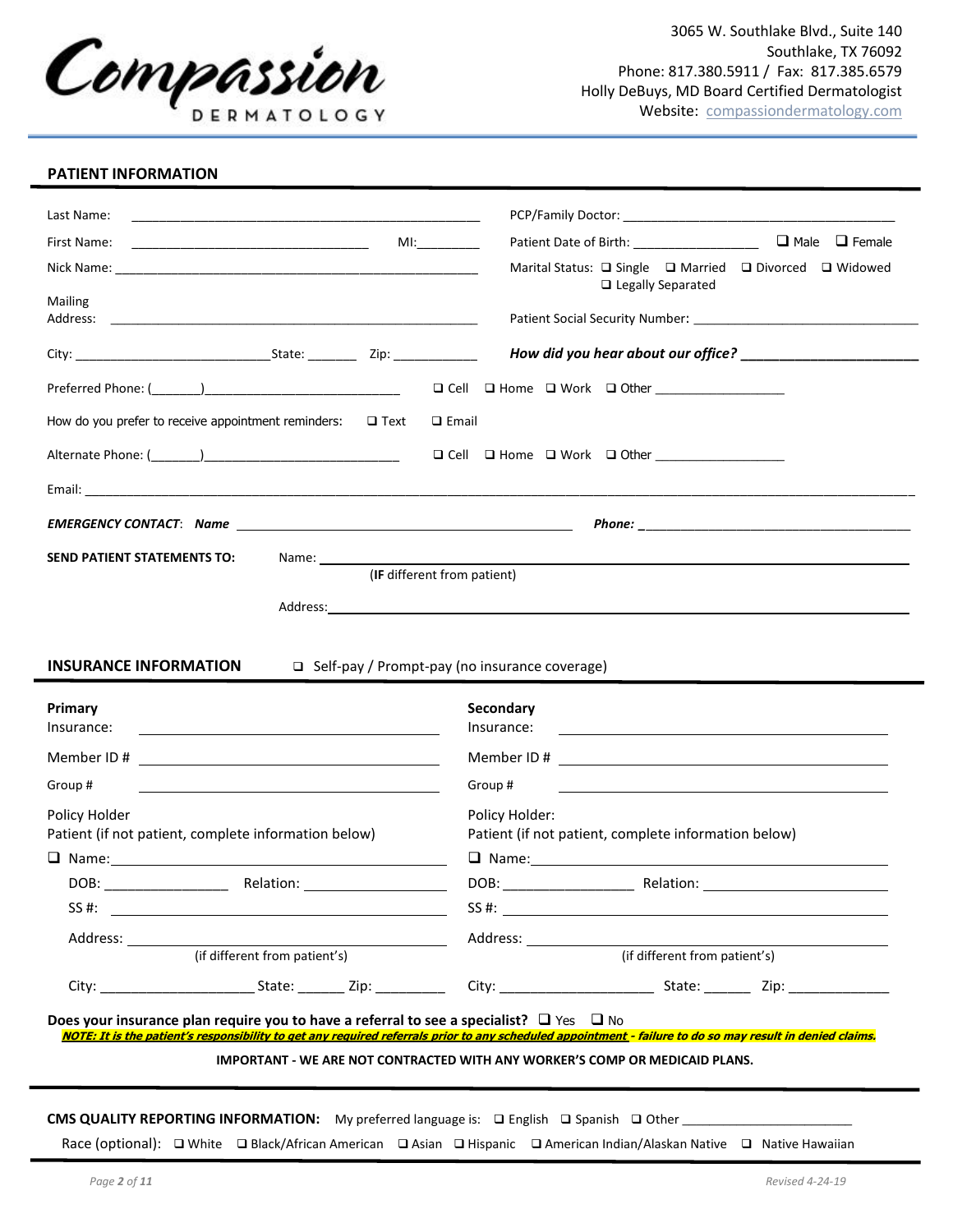| <b>Medical History:</b>                                                                                    |                             | <b>Do you have any of the following:</b> $: \square$ <b>NONE</b> if <b>YES</b> , please specify:                         |                                                                               |  |  |
|------------------------------------------------------------------------------------------------------------|-----------------------------|--------------------------------------------------------------------------------------------------------------------------|-------------------------------------------------------------------------------|--|--|
| $\Box$ Anxiety                                                                                             | $\Box$ COPD                 | <b>Hepatitis</b><br>$\Box$                                                                                               | □ Lung Cancer                                                                 |  |  |
| Arthritis<br>$\Box$                                                                                        | □ Coronary Artery Disease   | $\Box$ Hypertension                                                                                                      | $\Box$ Lymphoma                                                               |  |  |
| Asthma<br>$\Box$                                                                                           | $\Box$ Depression           | $\Box$ HIV / AIDS                                                                                                        | □ Prostate Cancer                                                             |  |  |
| <b>Atrial Fibrillation</b><br>□                                                                            | <b>Diabetes</b><br>$\Box$   | □ Hypercholesterolemia                                                                                                   | □ Radiation Treatment                                                         |  |  |
| Organ Transplant<br>$\Box$                                                                                 | □ End Stage Renal Disease   | □ Hyperthyroidism                                                                                                        | $\Box$ Seizures                                                               |  |  |
| Benign Prostatic Hypertrophy<br>$\Box$<br><b>Breast Cancer</b>                                             | □ GERD<br>□ Hearing Loss    | □ Hypothyroidism<br>□ Leukemia                                                                                           | □ Stroke<br>□ Cold Sores                                                      |  |  |
| $\Box$<br>Colon Cancer<br>□                                                                                | D Pacemaker                 | □ Y or N Are you pregnant?                                                                                               |                                                                               |  |  |
| □ Dementia                                                                                                 | □ Alzheimer                 | <b>D</b> Planning Pregnancy                                                                                              |                                                                               |  |  |
| Surgery / Hospitalization History: $\Box$ NONE If YES, please specify:                                     |                             |                                                                                                                          |                                                                               |  |  |
|                                                                                                            |                             |                                                                                                                          |                                                                               |  |  |
|                                                                                                            |                             |                                                                                                                          |                                                                               |  |  |
|                                                                                                            |                             | Do you require "pre-medication with antibiotics" before any surgical procedures or dental work? $\Box$ No $\Box$ Yes     |                                                                               |  |  |
|                                                                                                            |                             | Skin Disease History: □ NONE Do you use sunscreen on a daily basis? If YES, what is the SPF? ___________                 |                                                                               |  |  |
| □ Acne                                                                                                     | □ Actinic Keratoses         | and D. Asthma                                                                                                            | □ Blistering Sunburns                                                         |  |  |
| $\Box$ Dry Skin                                                                                            | $\Box$ Flaky or Itchy Scalp | □ Hay Fever / Allergies                                                                                                  | $\Box$ Poison Ivy                                                             |  |  |
| □ Precancerous Moles                                                                                       |                             |                                                                                                                          |                                                                               |  |  |
| Has anyone in your immediate family had: $\Box$ NONE If YES, please indicate which family member:          |                             |                                                                                                                          |                                                                               |  |  |
|                                                                                                            |                             | □ Skin cancer (squamous cell) _____________ □ Skin cancer (basal cell) ______________ □ Psoriasis ______________         |                                                                               |  |  |
| □ Melanoma (pigment cell) __________________ □ Eczema ___________________                                  |                             |                                                                                                                          |                                                                               |  |  |
| List any medications, herbal supplements, vitamins etc. along with the dosage information: $\Box$ NONE     |                             |                                                                                                                          |                                                                               |  |  |
|                                                                                                            |                             |                                                                                                                          | Dose:                                                                         |  |  |
|                                                                                                            |                             |                                                                                                                          | Dose:                                                                         |  |  |
|                                                                                                            |                             |                                                                                                                          |                                                                               |  |  |
|                                                                                                            |                             |                                                                                                                          |                                                                               |  |  |
|                                                                                                            |                             |                                                                                                                          |                                                                               |  |  |
| Are you allergic to any medications / anesthetics / latex / or products? $\Box$ No If YES, please specify: |                             |                                                                                                                          |                                                                               |  |  |
|                                                                                                            |                             |                                                                                                                          |                                                                               |  |  |
|                                                                                                            |                             |                                                                                                                          |                                                                               |  |  |
|                                                                                                            |                             |                                                                                                                          |                                                                               |  |  |
|                                                                                                            |                             |                                                                                                                          |                                                                               |  |  |
| Social History: Please check all that apply:                                                               |                             |                                                                                                                          |                                                                               |  |  |
| Smoking status: $\Box$ Never $\Box$ Former $\Box$ Current Daily $\Box$ Current Occasional                  |                             |                                                                                                                          | Do you use smokeless tobacco? $\Box$ Yes $\Box$ No<br>$\Box$ Yes<br>$\Box$ No |  |  |
| Drink alcoholic beverages?<br>$\square$ Yes<br>If yes, Number of alcoholic drinks/ day?______              | $\Box$ No                   | Have you traveled outside the US in the past 3 months?                                                                   | $\Box$ Yes<br>$\Box$ No                                                       |  |  |
| Do you drive at night?<br>$\Box$ Yes                                                                       | $\Box$ No                   | Do you use recreational drugs?<br>Have you had a Pneumovax Vaccine $\Box$ Yes $\Box$ No Flu Vaccine $\Box$ Yes $\Box$ No |                                                                               |  |  |
| Do you drive in the day time? $\Box$ Yes                                                                   | $\Box$ No                   | Do you have a living will? $\Box$ Yes $\Box$ No                                                                          |                                                                               |  |  |
| How often do you exercise? $\Box$ Once a day                                                               |                             | $\Box$ A few times a week $\Box$ A few times a month<br>□ Never                                                          |                                                                               |  |  |
| Do you drink caffeine? (coffee, tea, soda, energy drinks) □ Once a day □ Several times a day □ Never       |                             |                                                                                                                          |                                                                               |  |  |
| Do you currently use a tanning bed? $\Box$ Yes $\Box$ No                                                   |                             | or have you ever used a tanning bed? $\Box$ Yes $\Box$ No                                                                |                                                                               |  |  |
|                                                                                                            |                             | Have you RECENTLY had or do you CURRENTLY have any of the following? $\Box$ NONE If YES, please specify:                 |                                                                               |  |  |
| $\Box$ Problems with bleeding                                                                              | □ Sun Sensitivity           | □ Thyroid Problems<br>$\Box$ Urine Changes                                                                               | $\Box$ Seizures                                                               |  |  |
| Problem w/healing/scarring (keloid)                                                                        | □ Chest Pain                | □ Sore Throat<br>□ Joint Aches                                                                                           | $\Box$ Confusion                                                              |  |  |
| Rash<br>$\Box$                                                                                             | □ Fever/Chills              | □ Blurry Vision                                                                                                          | □ Muscle Weakness □ Cough                                                     |  |  |
| Itching<br>$\Box$<br>$\Box$                                                                                | □ Night Sweats              | □ Abdominal Pain<br>□ Neck Stiffness                                                                                     | □ Short of Breath                                                             |  |  |
| Mole Changes<br>$\Box$ Immunosuppression                                                                   | □ Weight Loss               | □ Stool Changes<br>$\Box$ Headaches                                                                                      | $\Box$ Wheezing<br>Depression                                                 |  |  |
|                                                                                                            |                             | □ Fatigue/Tiredness □ Other _____________ □ Anxiety                                                                      |                                                                               |  |  |
|                                                                                                            |                             | I have completed all the above information accurately to the best                                                        |                                                                               |  |  |
| of my knowledge. I will notify the office if there are any changes to my information.                      |                             |                                                                                                                          |                                                                               |  |  |
| Signature:                                                                                                 |                             | Date:                                                                                                                    |                                                                               |  |  |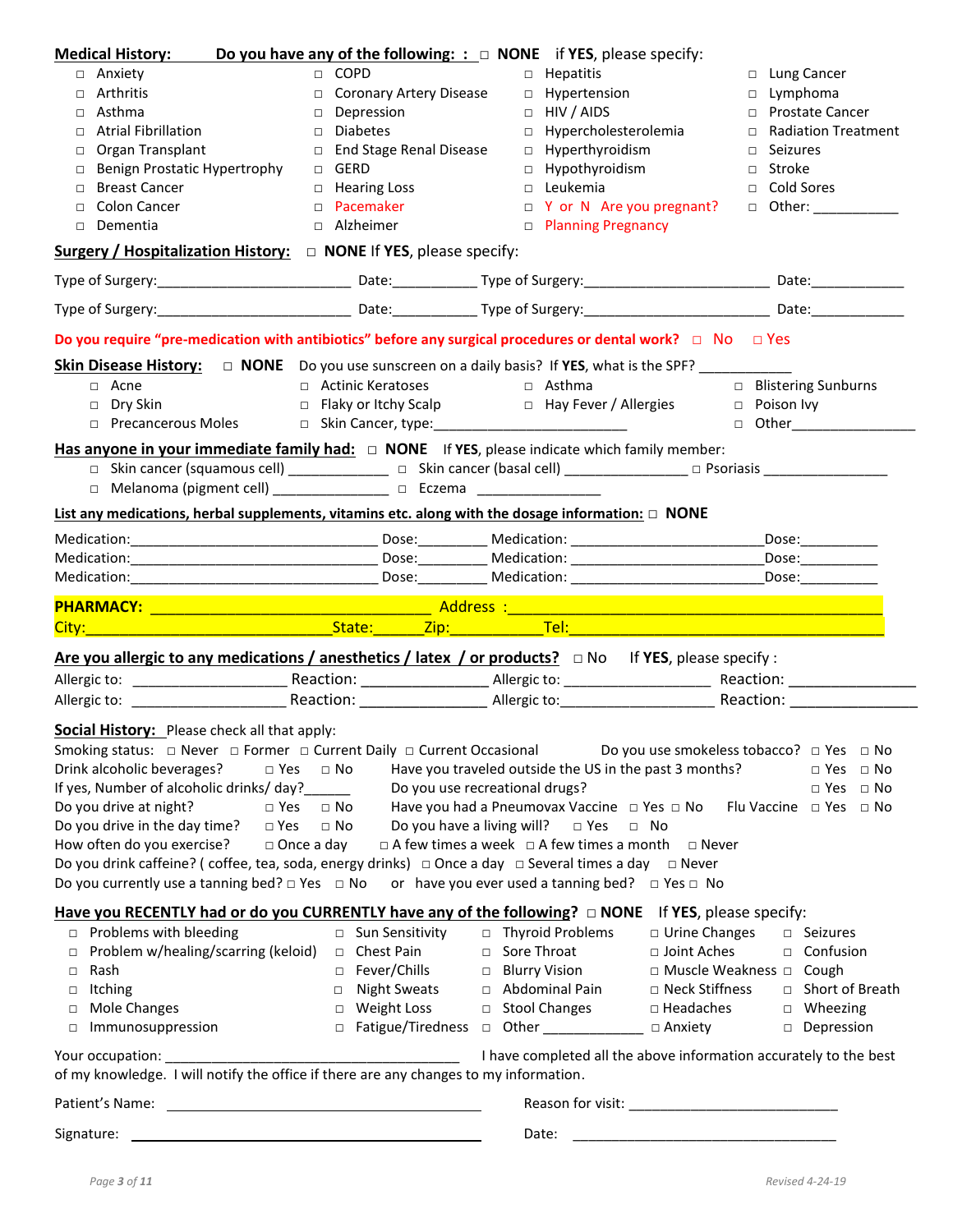

| Name:                                                                                      |                                                                                             |                       | Date:                                                                                            |            |  |  |
|--------------------------------------------------------------------------------------------|---------------------------------------------------------------------------------------------|-----------------------|--------------------------------------------------------------------------------------------------|------------|--|--|
|                                                                                            | Yes<br>No                                                                                   |                       | 1. Are there any areas of your body that you wish to make improvements upon (please circle one)? |            |  |  |
|                                                                                            |                                                                                             |                       | 2. Do you have a concern with stubborn areas of fat? Circle area below:                          |            |  |  |
|                                                                                            | Abdomen                                                                                     | Flanks (love handles) | Other:                                                                                           |            |  |  |
|                                                                                            | 3. Please circle the skin concerns you have and then circle the severity of the symptom(s): |                       |                                                                                                  |            |  |  |
|                                                                                            | Fine lines<br>а.                                                                            | Mild *                | Moderate **                                                                                      | Severe *** |  |  |
|                                                                                            | Brown spots<br>b.                                                                           | Mild *                | Moderate **                                                                                      | Severe *** |  |  |
|                                                                                            | Redness<br>c.                                                                               | Mild *                | Moderate **                                                                                      | Severe *** |  |  |
|                                                                                            | d. Skin texture                                                                             | Mild *                | Moderate **                                                                                      | Severe *** |  |  |
|                                                                                            | e. Sun damage                                                                               | Mild *                | Moderate **                                                                                      | Severe *** |  |  |
|                                                                                            | f.<br>Acne                                                                                  | Mild *                | Moderate **                                                                                      | Severe *** |  |  |
|                                                                                            | 4. Have you ever had liposuction or a similar invasive procedure before?<br>Yes<br>No       |                       |                                                                                                  |            |  |  |
|                                                                                            | 5. Have you ever had a non-invasive body contouring procedure?<br>Yes<br>No                 |                       |                                                                                                  |            |  |  |
| 6. Please check if you have ever had or are interested in any of the following procedures: |                                                                                             |                       |                                                                                                  |            |  |  |
|                                                                                            |                                                                                             | Have Had              | Interested In                                                                                    |            |  |  |
|                                                                                            | <b>Botox</b>                                                                                |                       |                                                                                                  |            |  |  |
|                                                                                            | <b>Facial Fillers</b>                                                                       |                       |                                                                                                  |            |  |  |
|                                                                                            | <b>Facial / Chemical Peels</b>                                                              |                       |                                                                                                  |            |  |  |

Laser Hair Removal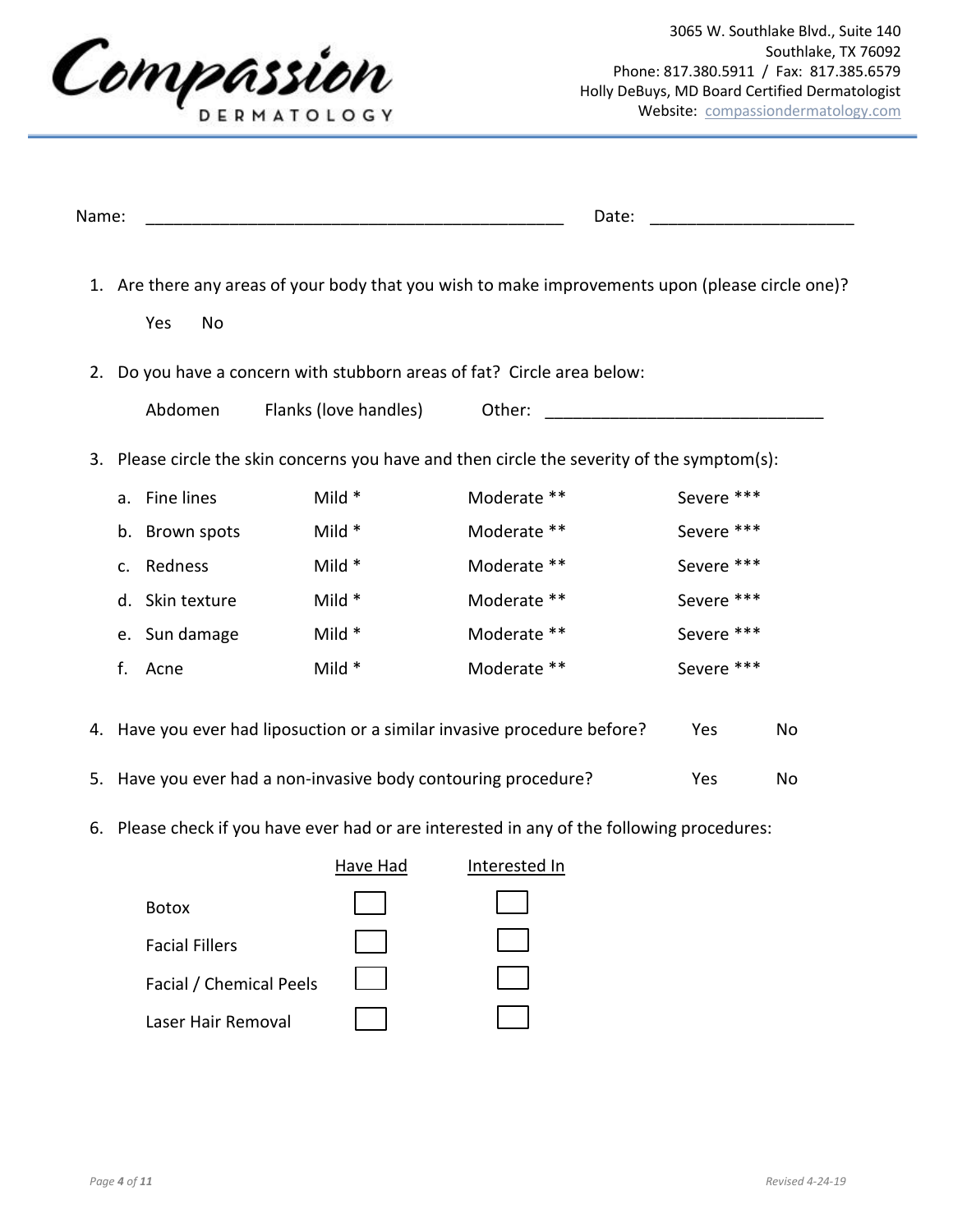

# **No Show/Cancellation Policy**

Missed appointments represent a cost to us and to other patients who could have been seen in the time allotted to you. Cancellations must be made 24 hours in advance of the scheduled appointment time. You will be billed a \$25 no show fee for missed appointments or cancellations with less than 24 hour notice.

At the discretion of the clinic, patients who have multiple no-show appointments or cancellations with less than 24-hour required notice, may be discharged from further care and/or asked to pre-pay copays when scheduling future appointments.

*By signing below, I understand that I have read and understand the No Show Cancellation policy and the fee attached.*

Signature:\_\_\_\_\_\_\_\_\_\_\_\_\_\_\_\_\_\_\_\_\_\_\_\_\_ Date:\_\_\_\_\_\_\_\_\_\_\_\_\_\_\_\_\_\_

**Patients MUST sign and date below before medical care can be rendered. PATIENTS WHO ARE MINORS: Parents or legal guardians must sign for patients who are younger than eighteen. A parent or legal guardian must be present at all visits for any patient younger than 18.**

# **Privacy Practices (HIPAA)**

We use the contact information that you provide for appointment reminders and to contact you regarding your appointments and care. By signing below, I acknowledge that I have read and understand Compassion Dermatology's Notice of Privacy Practices, which is included in this packet, and on our website [www.compassiondermatology.com.](http://www.compassiondermatology.com/)

# **Financial Policy**

Payment is required for all services at the time they are rendered unless the patient is in an insurance plan with which we participate. We accept payment in the form of cash, check and most credit cards. You have been provided a copy of Compassion Dermatology's financial policy in this packet, and it can be found on our website a[t www.compassiondermatology.com.](http://www.compassiondermatology.com/) A 25.00 fee will be assessed for each returned check.

I have read and understand the financial policy statement. I agree to make in-full prompt payment to Compassion Dermatology when billed for any and all charges not covered or paid by valid insurance benefits for and in consideration of services rendered. Further, I authorize payment directly to Compassion Dermatology for medical insurance benefits payable to me under the terms of my policy but not to exceed the balance due for services performed for my treatments.

| Patient Name:                   | Date |
|---------------------------------|------|
| Patient or Guardian Signature:  |      |
| (if patient is younger than 18) | Date |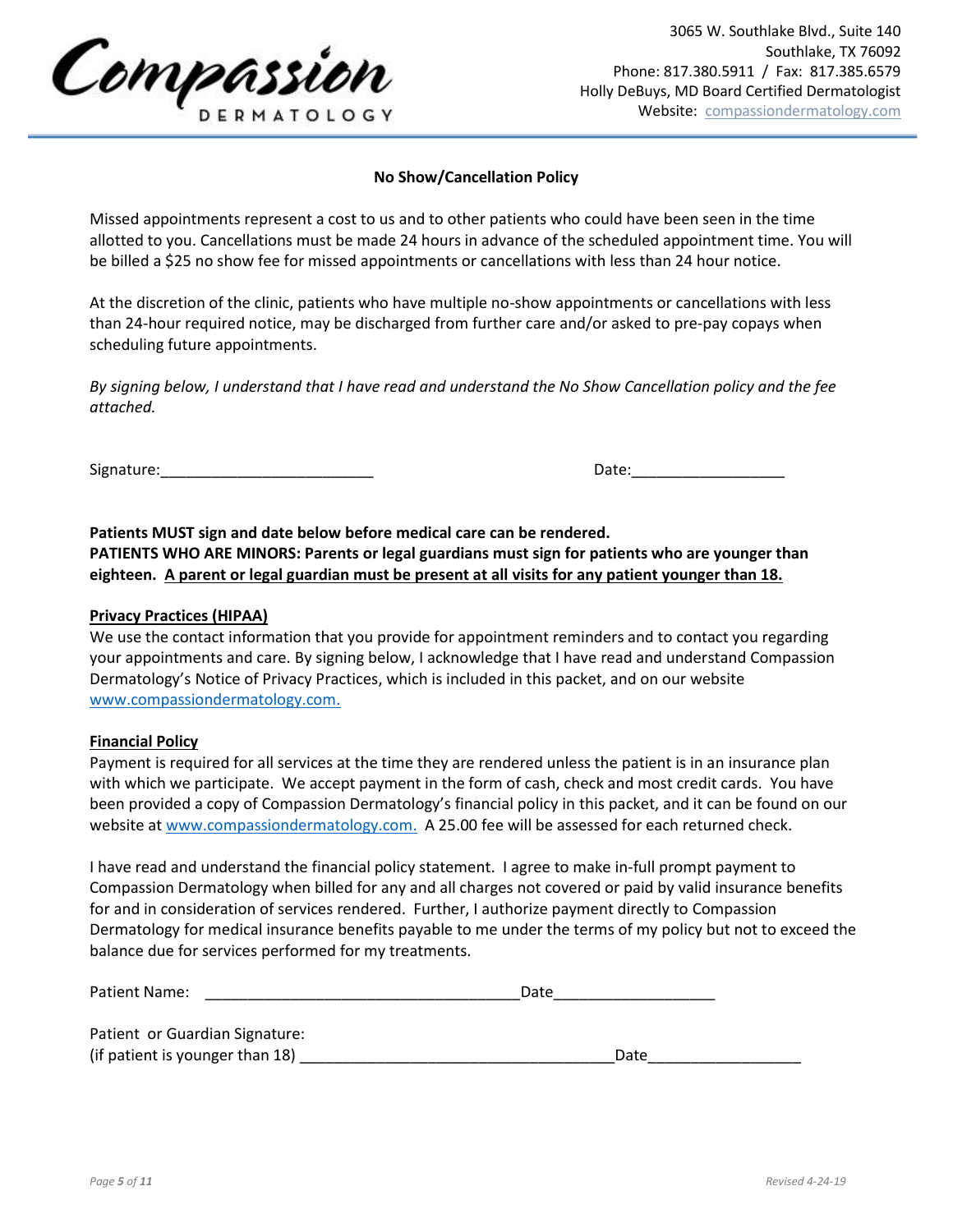

# **ASSIGNMENT OF INSURANCE BENEFITS AND MEDICAL INFORMATION RELEASE AUTHORIZATION**

**Insurance Benefits**: I authorize the release of information necessary to process any claim. I certify the information I supply is true and correct to the best of my knowledge. I authorize payment of medical benefits to be made on my behalf to Compassion Dermatology. I authorize photocopies of this form to be valid as the original.

Consent to treat: I authorize medical procedures to be performed on the patient named below at the direction of the physician(s) of Compassion Dermatology.

### **RELEASE OF MEDICAL INFORMATION**

I authorize Compassion Dermatology to release medical information (including chart notes, lab results, pathology results) to my primary care physician and/or specific healthcare providers requesting such information in regards to my healthcare.

I also authorize my physician to release confidential medical information, on my behalf to my insurance carriers and their employees in order to evaluate my insurance, reimbursement, and coverage for office visits and treatment and also may contact my employer and/or medical provider(s), to complete my request for payment.

I assert that I am a legal adult of 18 years of age or older and that if I am signing for a minor I am a legal guardian of the identified minor. I authorize Compassion Dermatology to release medical information over the telephone to the following:

Myself Only: \_\_\_\_\_\_\_\_\_\_ OR

Other (List each person you wish information to be released):

| Name: | Phone: |
|-------|--------|
|       |        |
| Name: | Phone: |
|       |        |
| Name: | Phone: |

# **Medical information and financial information may be left on a voice mail on the following phone number:**

Phone #: \_\_\_\_\_\_\_\_\_\_\_\_\_\_\_\_\_\_\_\_\_\_\_\_\_\_\_\_\_\_\_\_\_\_\_\_\_\_\_\_\_

I acknowledge that I have read and agree to be bound by the terms and office policies stated above in areas of the Assignment of Insurance Benefits and Medical Information Release Authorization. The duration of this authorization is indefinite or until it is revoked in writing.

NOTICE OF PRIVACY PRACTICES

Patient signature: (or legal guardian of patient) Date:

\_\_\_\_\_\_\_\_\_\_\_\_\_\_\_\_\_\_\_\_\_\_\_\_\_\_\_\_\_\_\_\_\_\_\_\_\_ \_\_\_\_\_\_\_\_\_\_\_\_\_\_\_\_\_\_\_\_\_\_\_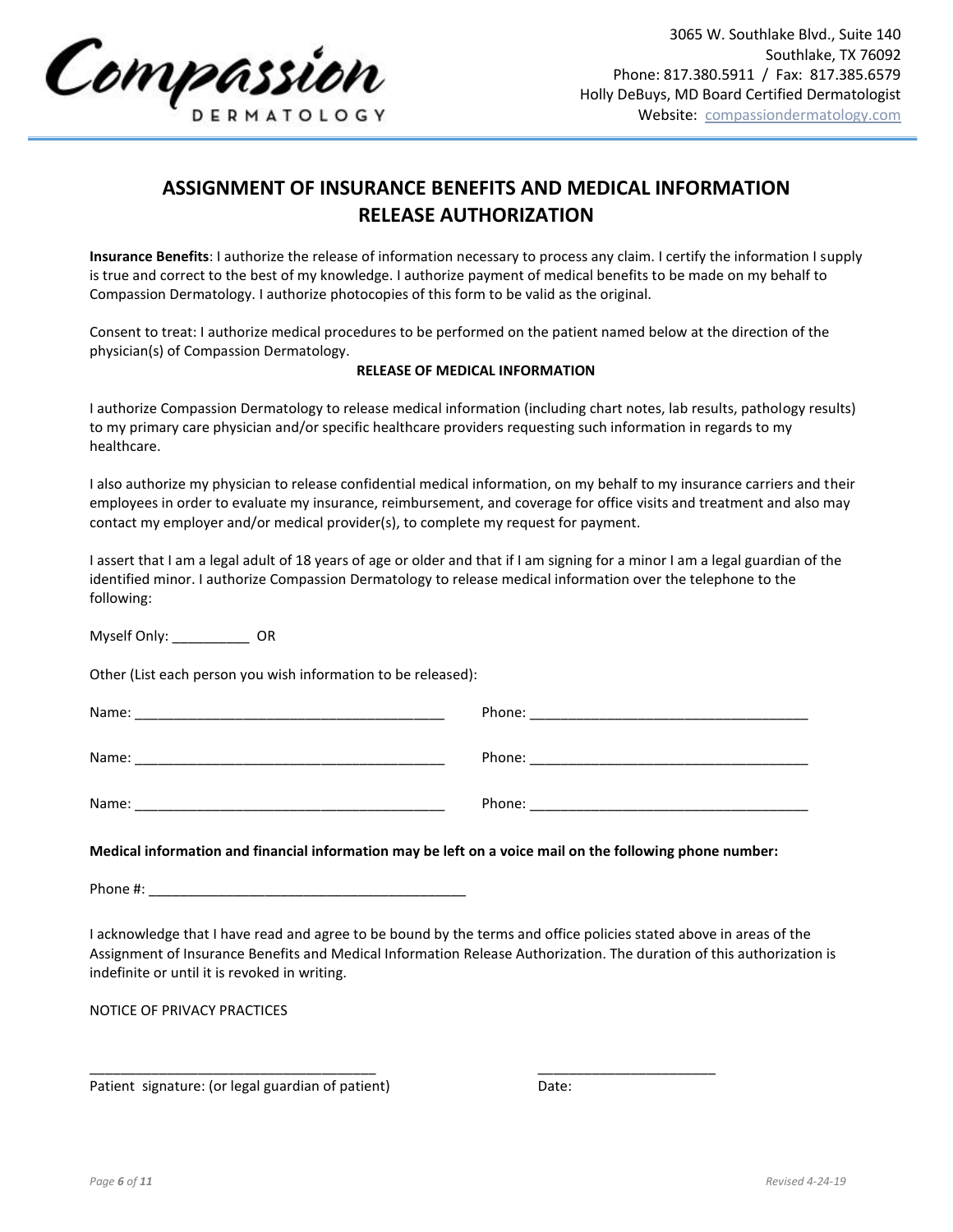

3065 W. Southlake Blvd., Suite 140 Southlake, TX 76092 Phone: 817.380.5911 / Fax: 817.385.6579 Holly DeBuys, MD Board Certified Dermatologist Website: compassiondermatology.com

# *Notice of Privacy Practices*

This Notice describes how we may use and disclose your protected health information to provide treatment, obtain payment and conduct health care operations and for other purposes permitted or required by law. It also describes your rights concerning your protected health information. "Protected health information" is information about you, including demographic information that may identify you and relates to your past, present or future physical or mental health or condition and related health care services.

We are required by law to follow the practices described in this Notice. We may change the terms of this Notice at any time. The new Notice will be effective for all protected health information we maintain at that time including health information we created or received before we made the changes.

You may obtain a copy of our Notice of Privacy Practices at any time by calling our office or requesting one at your next appointment.

# **Uses and Disclosures of Health Information**

**Treatment**: We will use and disclose your health information to provide, coordinate and manage health care and related services for you. For example we will disclose information to a specialist to whom you have been referred to ensure the provider has enough information to diagnose and/or treat you. We may also disclose information to a laboratory that, at our request, becomes involved in your treatment.

**Payment**: We may use and disclose your information to obtain payment for services we provided to you. For example we will send the necessary information to your health or dental insurance company to obtain payment for the treatment provided.

**Healthcare Operations**: We will use and disclose your health information to conduct the business activities of this office. These activities include, but are not limited to, quality assessment and improvement activities, review of the performance and qualifications of employees, evaluating practitioner and provider performance, conducting training programs, accreditation, and certification, licensing or credentialing activities.

We may use a sign-in sheet at the registration desk where you will be asked to sign your name. We may also call you by name in the waiting room when we are ready to begin your treatment. Prior to your appointment, we may call or send a postcard to remind you of the appointment. We may leave a message on your voice mail or with another member of the household.

We will share your protected health information with business associates that perform specific functions for our practice such as billing. When a business arrangement of this type requires the use of your information, we will have a written contract with the third party to protect the privacy of your protected health information.

**Others Involved in Your Health Care:** We must disclose your health information to you as described in the Patient Rights section of this Notice. We may disclose your health information to a family member or other person to the extent necessary to help with your health care or with payment for your health care, but only if you agree. If we determine it is in your best interest based on our professional judgment or experience with common practices, we may allow another person to pick up filled prescriptions, medical supplies, x-rays or other forms of health information.

We may use or disclose protected health information to notify or assist in notifying a family member, a personal representative or any other person responsible for your care or your location, your general condition or death. If you are present prior to the use or disclosure of your protected health information, we will provide you with the opportunity to object to such uses or disclosures. Finally, we may use or disclose your protected health information to an authorized public or private entity to assist in disaster relief efforts and to coordinate uses and disclosures to family members or others involved in your health care.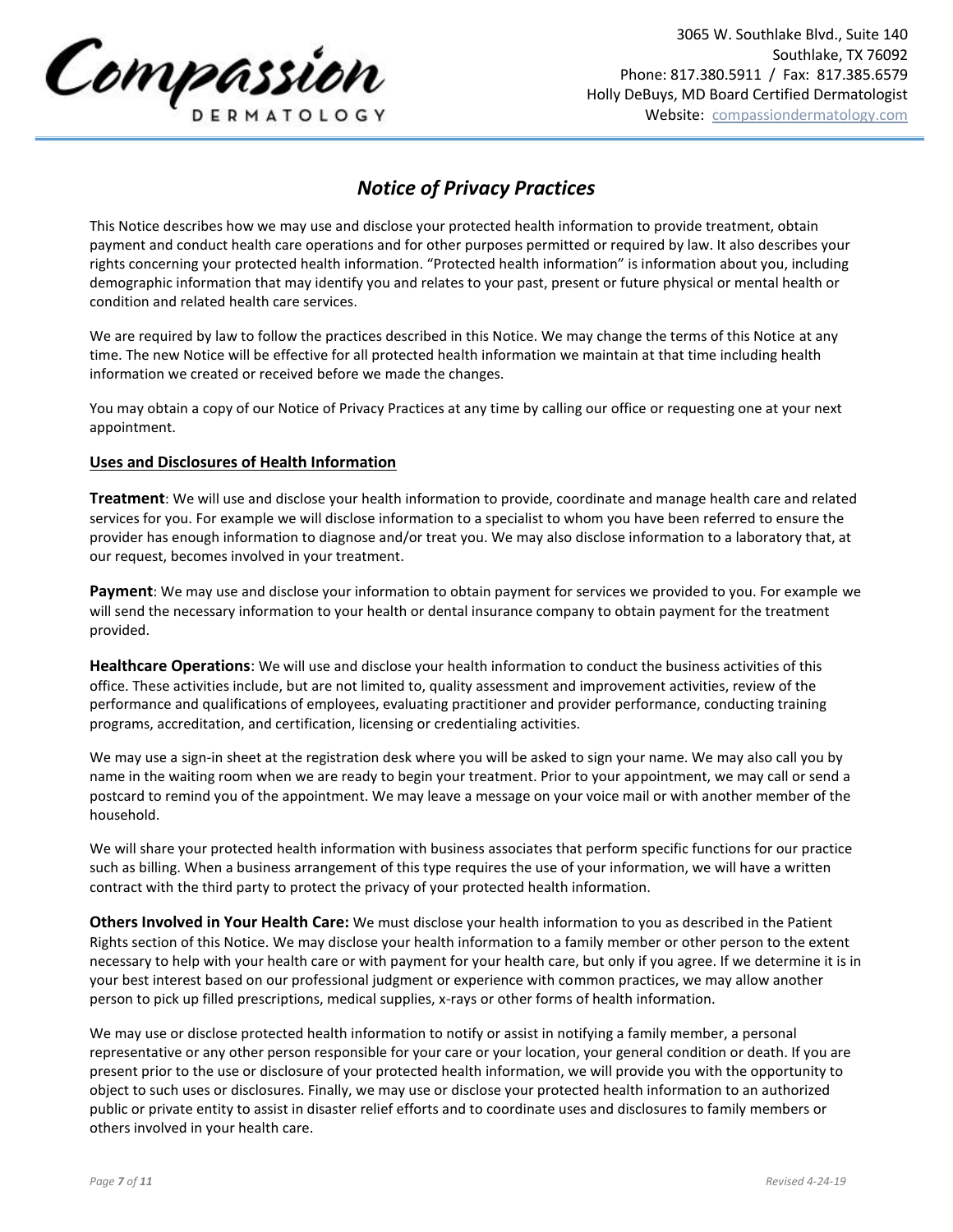

**Emergencies:** In the event of your incapacity or in emergency circumstances, we may use or disclose your protected health information to treat you.

**Uses and Disclosures of Protected Health Information Based upon Your Written Authorization**: Other uses and disclosures of your protected health information will be made only with your written authorization, unless otherwise permitted or required by law as described below. You may revoke this authorization, at any time, in writing, except to the extent that an action has already been taken in reliance on the authorization.

**Required By Law: We may use or disclose your protected health information to the extent that law requires the use or disclosure.** The use or disclosure will be made in compliance with the law and will be limited to the relevant requirements of the law.

We must make disclosures to you and, when required, to the Secretary of the Department of Health and Human Services to investigate or determine our compliance with the requirements of the Privacy Rule, Section 164.500 et. seq.

Public Health: We may disclose your protected health information for public health activities and purposes to a public health authority that is permitted by law to collect or receive the information. The disclosure will be made for the purpose of controlling disease, injury or disability. Additionally, we may disclose your protected health information, if authorized by law, to a person who may have been exposed to a communicable disease or may otherwise be at risk of contracting or spreading the disease or condition.

We may disclose protected health information to a health oversight agency for activities authorized by law, such as audits, investigations, and inspections. Oversight agencies seeking this information include government agencies that oversee the health care system, government benefit programs, other government regulatory programs and civil rights laws.

**Abuse or Neglect**: We may disclose your protected health information to a public health authority that is authorized by law to receive reports of child abuse or neglect.

In addition, we may disclose your protected health information if we believe that you have been a victim of abuse, neglect or domestic violence to the governmental entity or agency authorized to receive such information. In this case, the disclosure will be made consistent with the requirements of applicable federal and state laws. Legal Proceedings: We may disclose protected health information in the course of any judicial or administrative proceeding, in response to an order of a court or administrative tribunal (to the extent such disclosure is expressly authorized), in certain conditions in response to a subpoena, discovery request or other lawful process.

**Law Enforcement**: We may also disclose protected health information, so long as applicable legal requirements are met, for law enforcement purposes. These law enforcement purposes include (1) legal processes and otherwise required by law, (2) limited information requests for identification and location purposes, (3) pertaining to victims of a crime, (4) suspicion that death has occurred as a result of criminal conduct, (5) in the event that a crime occurs on the premises of the practice, and (6) medical emergency (not on the Practice's premises) and it is likely that a crime has occurred.

**Military Activity and National Security**: When the appropriate conditions apply, we may disclose, to military authorities, protected health information of individuals who are Armed Forces personnel. We may also disclose your protected health information to authorized federal officials for conducting national security and intelligence activities including for the provision of protective services to the President or others legally authorized.

Workers' Compensation: we may disclose your protected health information as authorized to comply with workers' compensation laws and other similar legally established programs.

Inmates: We may use or disclose your protected health information if you are an inmate of a correctional facility and your physician created or received your protected health information in the course of providing care to you.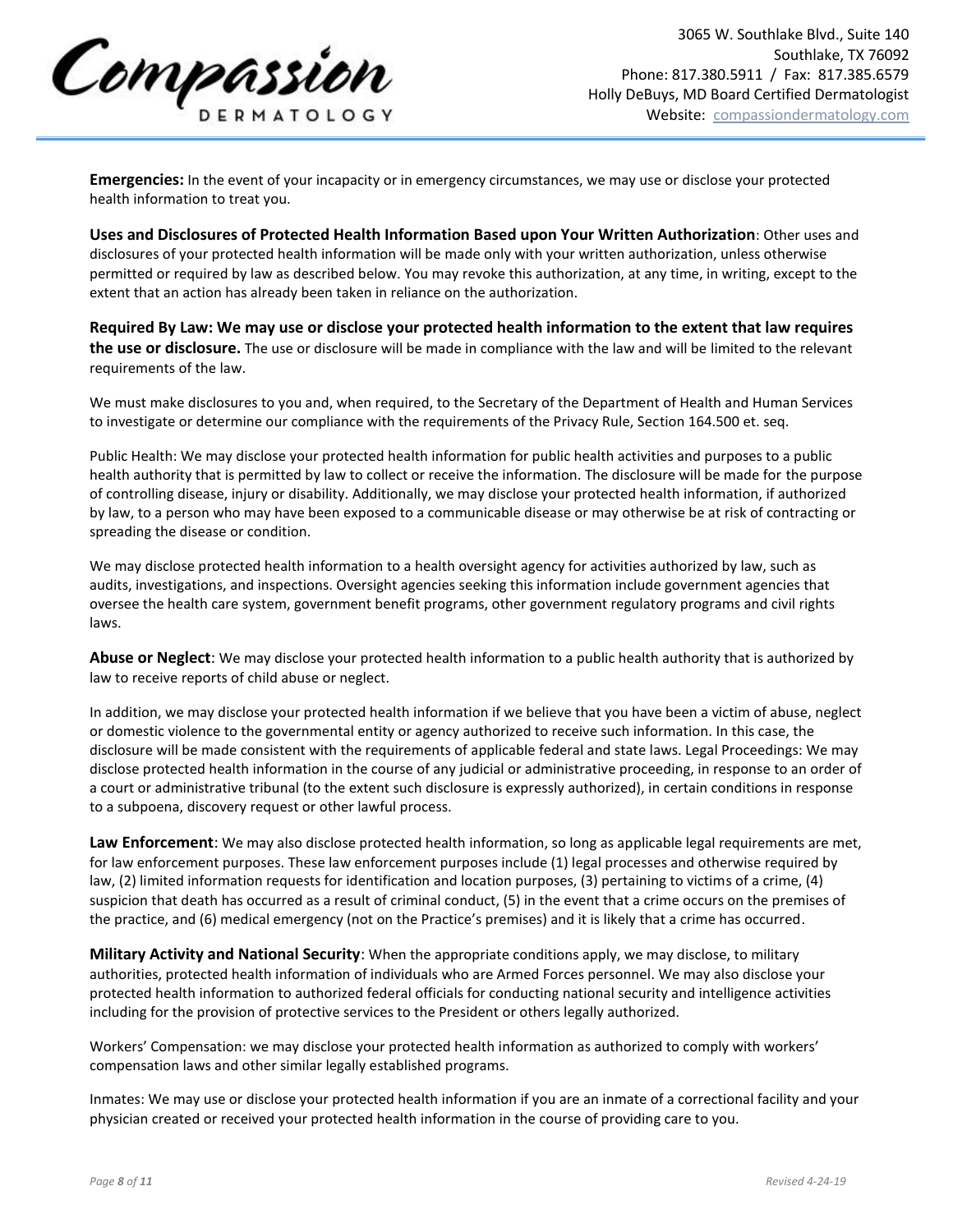

### **Your Rights**

- Your rights with respect to your protected health information and how you may exercise those rights are outlined below.
- You have a right to obtain a copy and/or inspect your health information: Health information includes treatment records, billing records and any other records used by us to make decision about your treatment. You may obtain a form from our office to request access. A reasonable cost-based fee will be charged for expenses such as staff time, copies and postage. Contact us as indicated at the end of this Notice to obtain information about our fees or if you have any questions about your access.
- You have a right to request a restriction on the use and disclosure of your protected health information: You may ask us not to use or disclose some part of your protected health information for the purposes of treatment, payment or operations. You may also request that we not disclose some part of your information to family and others who may be involved in your care or for notification purposes as otherwise described in this Notice. We are not required to agree to the restrictions but if we do, we are obligated to abide by the agreement except in cases of emergency. You may request a restriction by sending your request in writing to our Privacy Contact.
- You have a right to request to receive confidential communications by alternative means or at an alternative location. We will accommodate reasonable requests. We may also condition this accommodation by asking you for information as to how payment will be handled or specification of an alternative address or other method of contact. We will not request an explanation from you as to the basis for the request. Please make this request in writing to our Privacy Contact.
- You may have the right to request an amendment to your protected health information. You may request that we amend protected health information about you.
- Your request must be in writing with an explanation as to why the information should be amended. In certain cases, we may deny your request for an amendment. If we deny your request for amendment, you have the right to file a statement of disagreement with us. We may prepare a rebuttal to your statement and will provide you with a copy of any such rebuttal.
- You have the right to receive an accounting of certain disclosures we have made, if any, of your protected health information. This right applies to disclosures made by our Business Associates or us. It excludes disclosures for treatment, payment or healthcare operations as described in this Notice of Privacy Practices, to you, to family members or friends involved in your care, for notification purposes or as a result of an authorization signed by you. You have the right to receive specific information regarding these disclosures that occurred after April 14, 2003 for up to the previous 6 years. You may request a shorter timeframe. The right to receive this information is subject to certain exceptions, restrictions and limitations. If you request an accounting more than once in a 12 month period, we will charge you a reasonable cost-based fee for responding to the additional request.
- You have the right to obtain a paper copy of this notice from us, upon request, even if you have agreed to accept this notice electronically.

#### **Questions and Complaints**

If you have any questions, concerns or want more information about our privacy practices please contact us using the information below. If you are concerned that we may have violated your privacy rights or you disagree with a decision we have made regarding your access to your health information or any other request you have made in the exercise of your rights, you may send your complaint to us using the information below. You may also submit a written complaint to the Secretary of Health and Human Services. Contact us for the address of the Department of Health and Human Services.

Contact our office: Compassion Dermatology 3065 W. Southlake Blvd. Ste. 140 Southlake, TX. 76092 (817) 380-5911

We support your right to the privacy of your health information and we will not retaliate against you in any way for filing a complaint. **Please note: You may revoke this agreement, by writing, at any time.**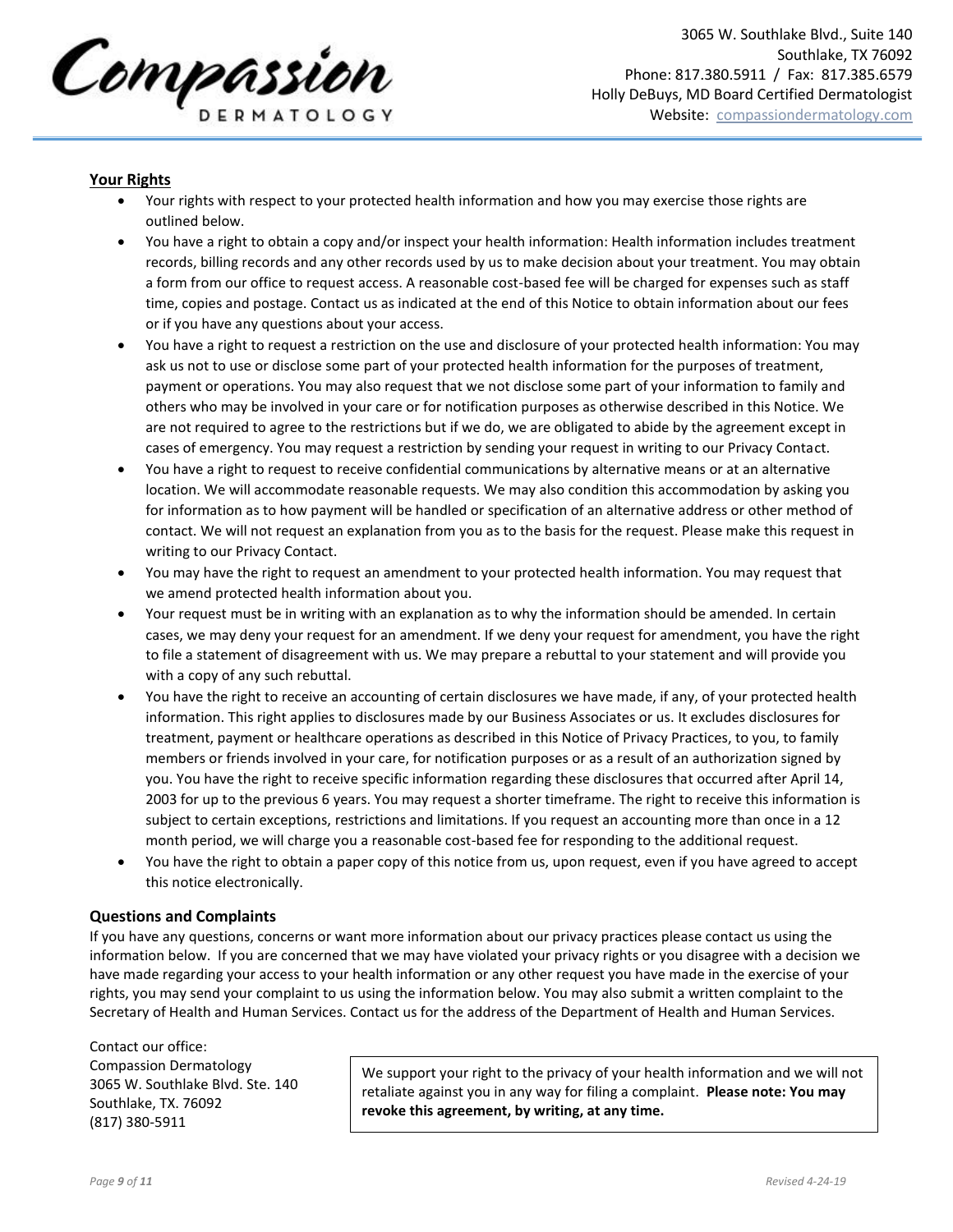

# **FINANCIAL POLICY STATEMENT**

Understanding your financial responsibility is an essential component in establishing and maintaining a strong patient/practice relationship. In order to achieve this, we offer the following information regarding our insurance and financial policies.

**Your insurance is a contract between your insurer and you. It is your responsibility to know and understand the terms, guidelines and limitations of your plan. It is also your responsibility to advise us of any changes in your insurance, your address or your employer. Please verify, with your insurance company that Holly DeBuys, M.D. is an "in network provider" for your insurance**

# **Medicare & Contracted Insurance Plans**

If you are on traditional Medicare or are a member of a health plan that we participate with, we will submit your claim to your insurance company. Our staff will verify your benefits and collect any copayment, coinsurance, and deductible at the time of service, as required by your insurance carrier.

You will be billed in full for any services that your health plan considers a non-covered service.

# **Secondary/Supplemental Insurance Plans**

We will file secondary and supplemental claims as a courtesy. In the case of non-contracted secondary carriers, the balance will become patient responsibility 30 days after that claim is filed.

# **Non-Contracted Commercial Insurance Plans**

If we do not participate in your insurance plan, payment in full will be required at the time of service. You will receive an itemized statement, which you may then file with your insurance carrier. Please be aware that your out-of-pocket expenses may be higher when seeing an out-of-network provider.

# **Minors**

A parent or legal guardian must accompany all patients under the age of 18 to authorize treatment and financial arrangements. If this is a custodial parent, we can submit the charges to another parent's insurance, however, the parent presenting the child for care will be billed for the balance not covered by the insurance. Any patient over the age of 18 will be held financially responsible for all charges incurred.

# **Missed Appointments**

Missed appointments represent a cost to us and to other patients who could have been seen in the time allotted. Cancellations must be made 24 hours in advance of the scheduled appointment or we reserve the right to assess a fee.